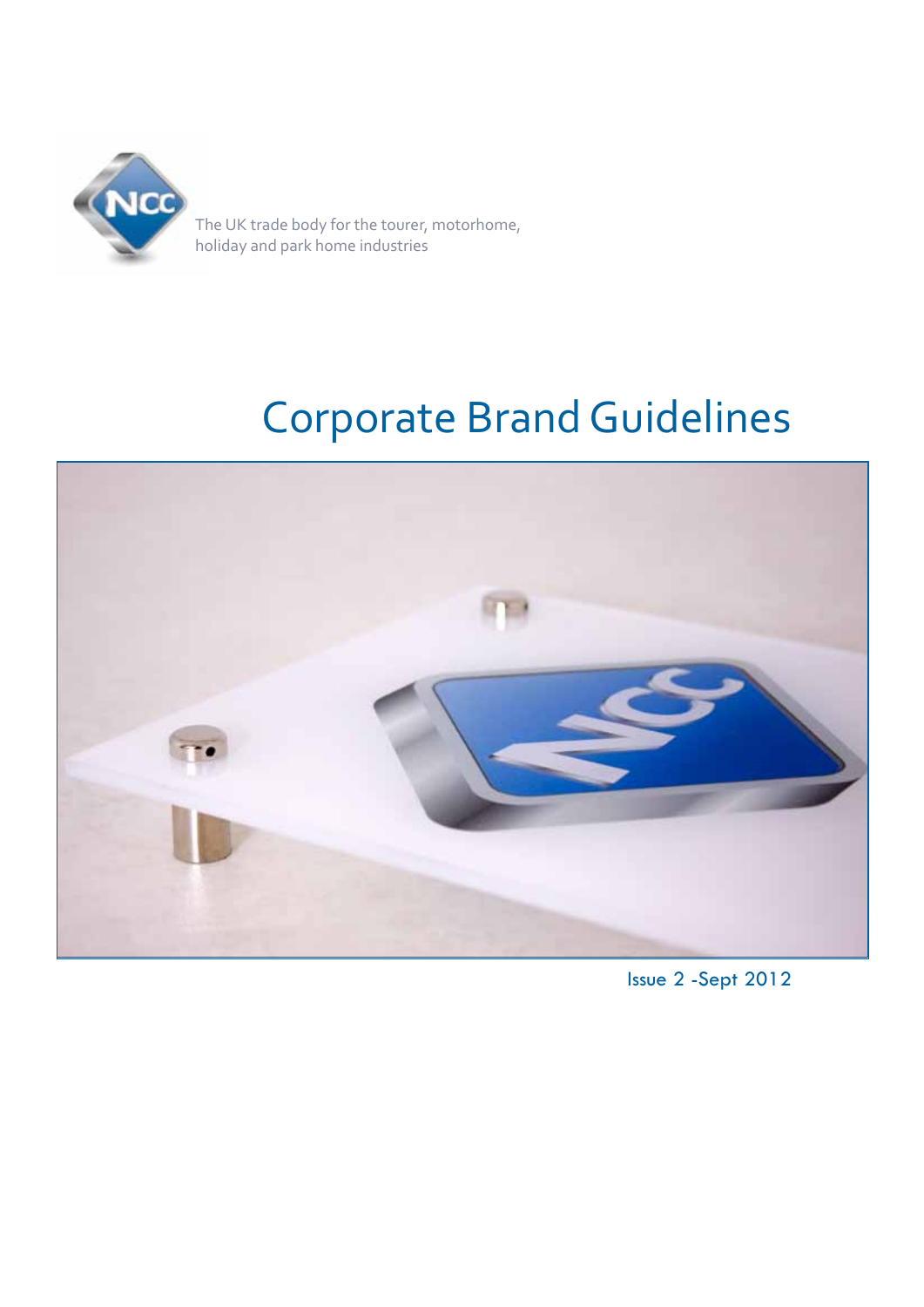# **Contents**

| Introduction                                   | 3               |
|------------------------------------------------|-----------------|
| <b>Definitions</b>                             | $\overline{4}$  |
| <b>NCC Branding</b>                            | 5               |
| Logo variations & colours                      | 6               |
| <b>Corporate fonts</b>                         | 8               |
| <b>NCC Membership</b>                          | 9               |
| <b>Member categories</b>                       | 10              |
| Member signage                                 | 11              |
| <b>NCC Approved (Product Certification)</b>    | 12 <sup>°</sup> |
| <b>NCC Approved Scheme (Codes of Practice)</b> | 14              |
| <b>NCC Verified Scheme</b>                     | 17              |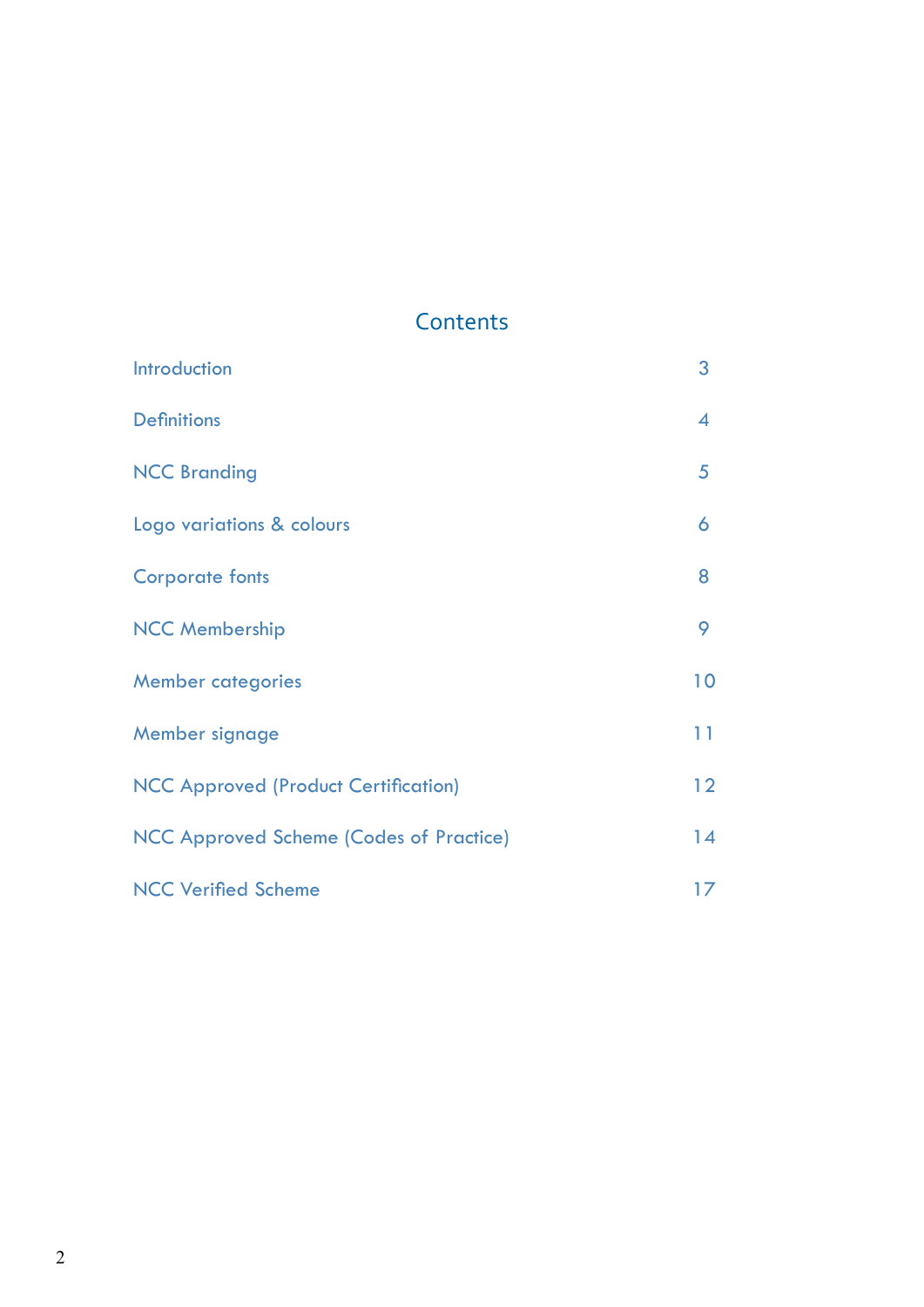### Introduction

The NCC is the UK trade body for the tourer, motorhome, holiday and park home industries. The NCC is the recognised and respected authoritative trade body, providing leadership through a centre of expertise offering support, products and services to members for the successful evolution of their businesses. It operates one core brand (NCC) with a number of brand extensions (NCC Approved product certification, NCC Approved scheme, NCC Verified scheme).

This publication sets out the conditions for the use of the NCC branding and associated wording, by members and organisations approved by the NCC as meeting the requirements of the appropriate terms and conditions of membership and standards and the successors to these terms and standards.

These conditions must be met by all NCC members and approved organisations, including those outside the United Kingdom. Members shall take all reasonable steps to ensure compliance with these conditions. Members or approved organisations shall not authorise the use of the logos by their clients, sub-contractors or any other third party.

Use of the NCC logo is confined solely to members of the NCC and parties specifically authorised by the Director General. NCC branding and associated claims may not, under any circumstances, be used unless and until authorisation has been formally provided. Such unauthorised use is likely to constitute a trademark infringement which will jeopardise any application and may result in legal proceedings being initiated.

If a participant is unclear whether their planned use of the branding is appropriate they should contact the NCC for advice.

NCC members are encouraged to notify the NCC if they suspect any examples of the branding are being used inappropriately or without authorisation, or of any inaccurate or untrue claims being made.

Those wishing to use the branding for other reasons eg. to illustrate an article about the NCC should contact NCC to gain permission.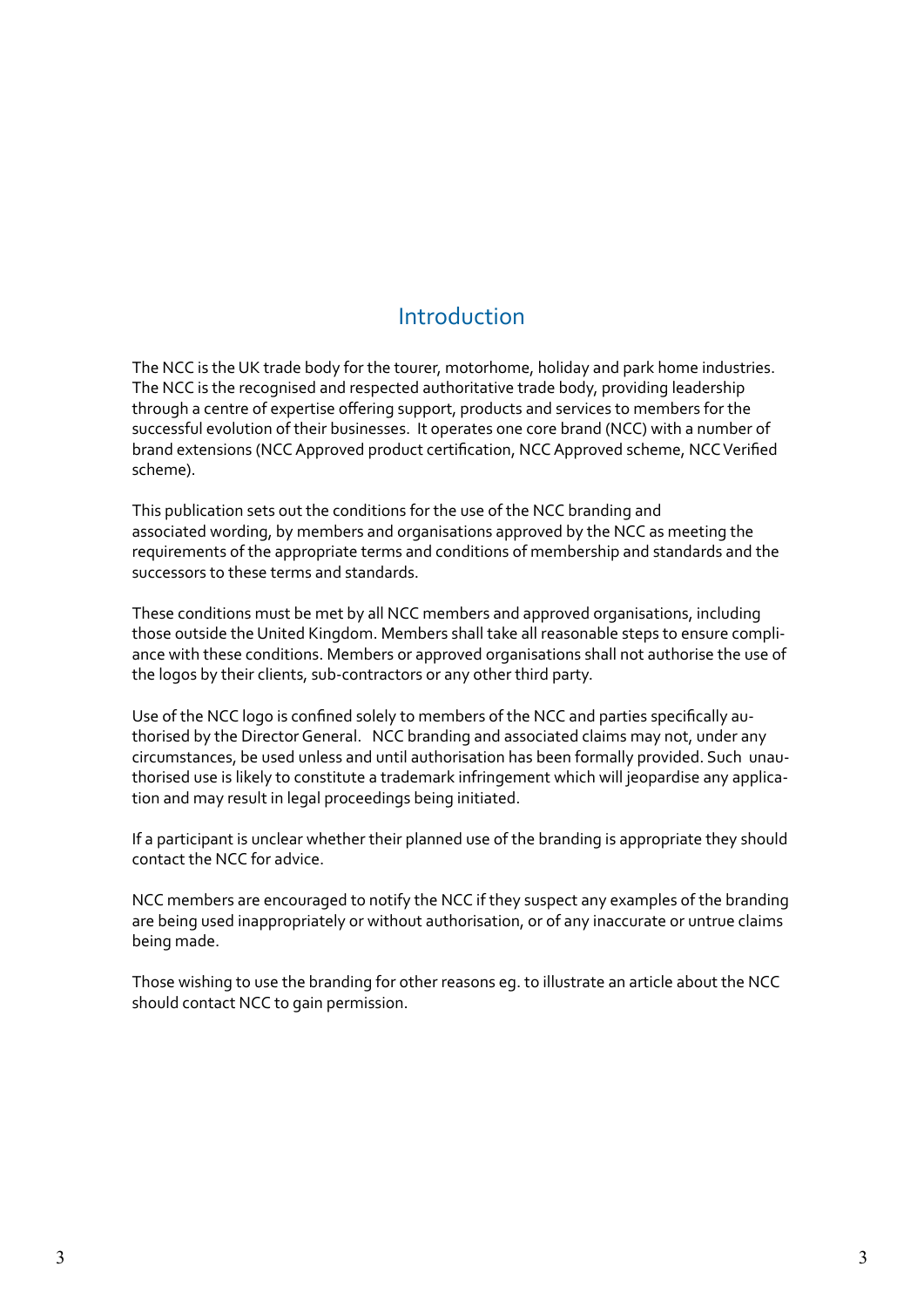### **Definitions**

The brand/branding - when the term NCC brand/branding is used this refers to the identity of the NCC and/or its approved/verified product/Code schemes.

The logo - when the term logo is used this refers to any logo image that is contained within this document.

Badge/signage - a physical object such as a sticker, an adhesive label, wall sign etc. that depicts any of the logos.

### Usage

Except for documents issued or authorised by the NCC, the NCC 'lozenge' logo must not be used on a member's own contractual documents or agreements because this could cause a consumer or other third party to believe the contractual document or agreement itself is endorsed by NCC. If in doubt, please contact the NCC Marketing Manager.

Examples where usage is permitted: Letterheads, Comp slips, bulletins, newsletters, merchandising, websites, promotional materials and advertising. Examples where usage is not permitted: Terms and Conditions, Holiday Home Purchase and/or Licence Agreements, sales order forms, sales checklists, PDI checklists and contracts.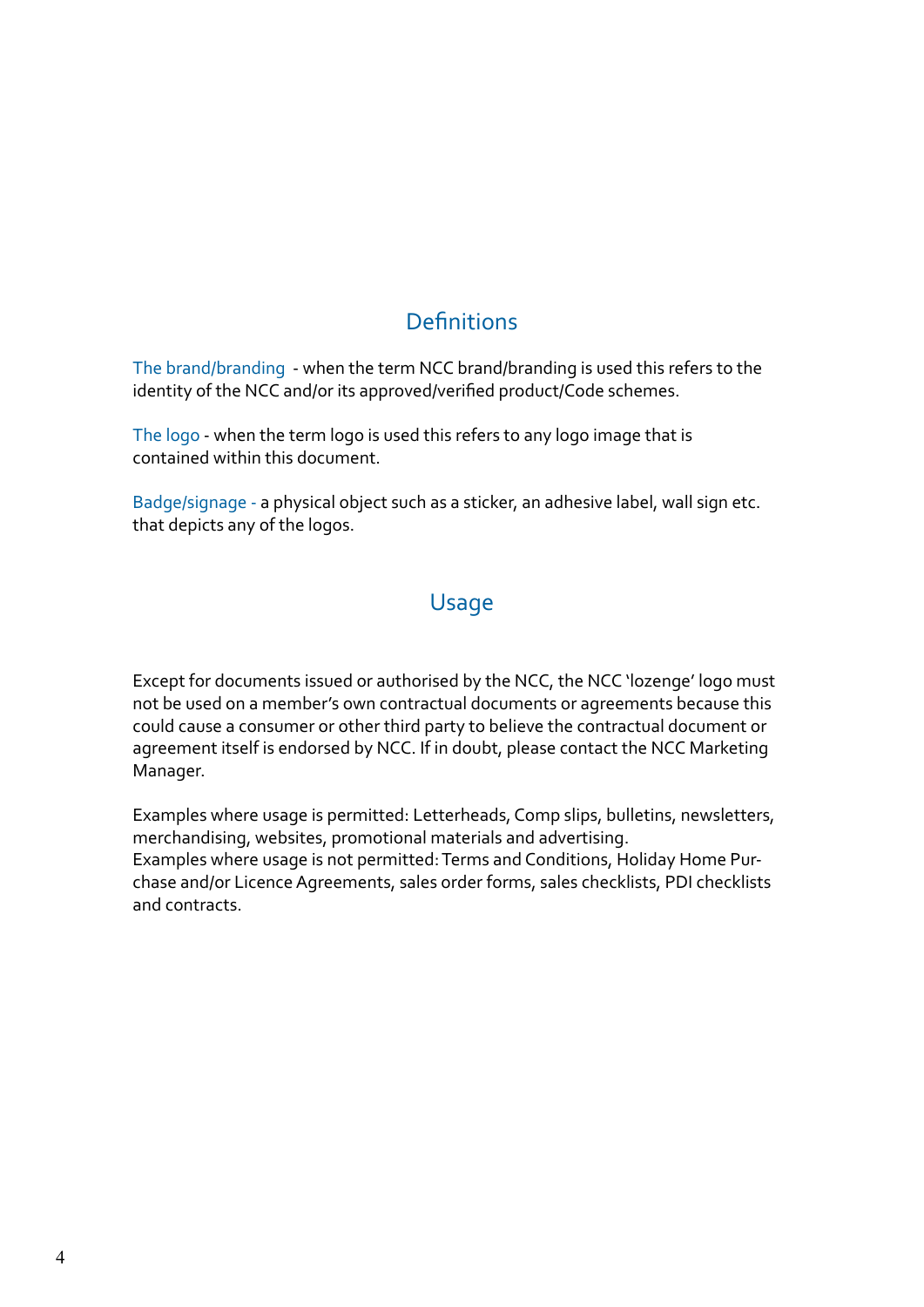### **NCC Branding**

These guidelines have been produced to show how the NCC brand should be implemented. Following them carefully will ensure the corporate style will remain strong, consistent and effective.

Always reproduce the logo from the master artwork supplied on the branding CD, via the NCC direct or on the NCC website (s).

Minimum size - The minimum measurement is taken from the base of the diamond to the top of the diamond. The logo should not be reproduced any smaller than 12.5mm:



Minimum exclusion area - The logo must stand out clearly and be free from other visual distractions. There is a minimum exclusion area around the logo of 5mm (except when the logo appears within an NCC corporate branded communication). The exclusion area should increase proportionally as the logo size increases.

When using the NCC logo online, the logo image should link to the home page of www.thencc.org.uk

If the NCC logo appears on a consumer facing document, it must be supported with the corporate strapline (outlined below) or the website address.

Consumer strapline: *The UK trade body for the tourer, motorhome, holiday and park home industries.*

Website address: www.thencc.org.uk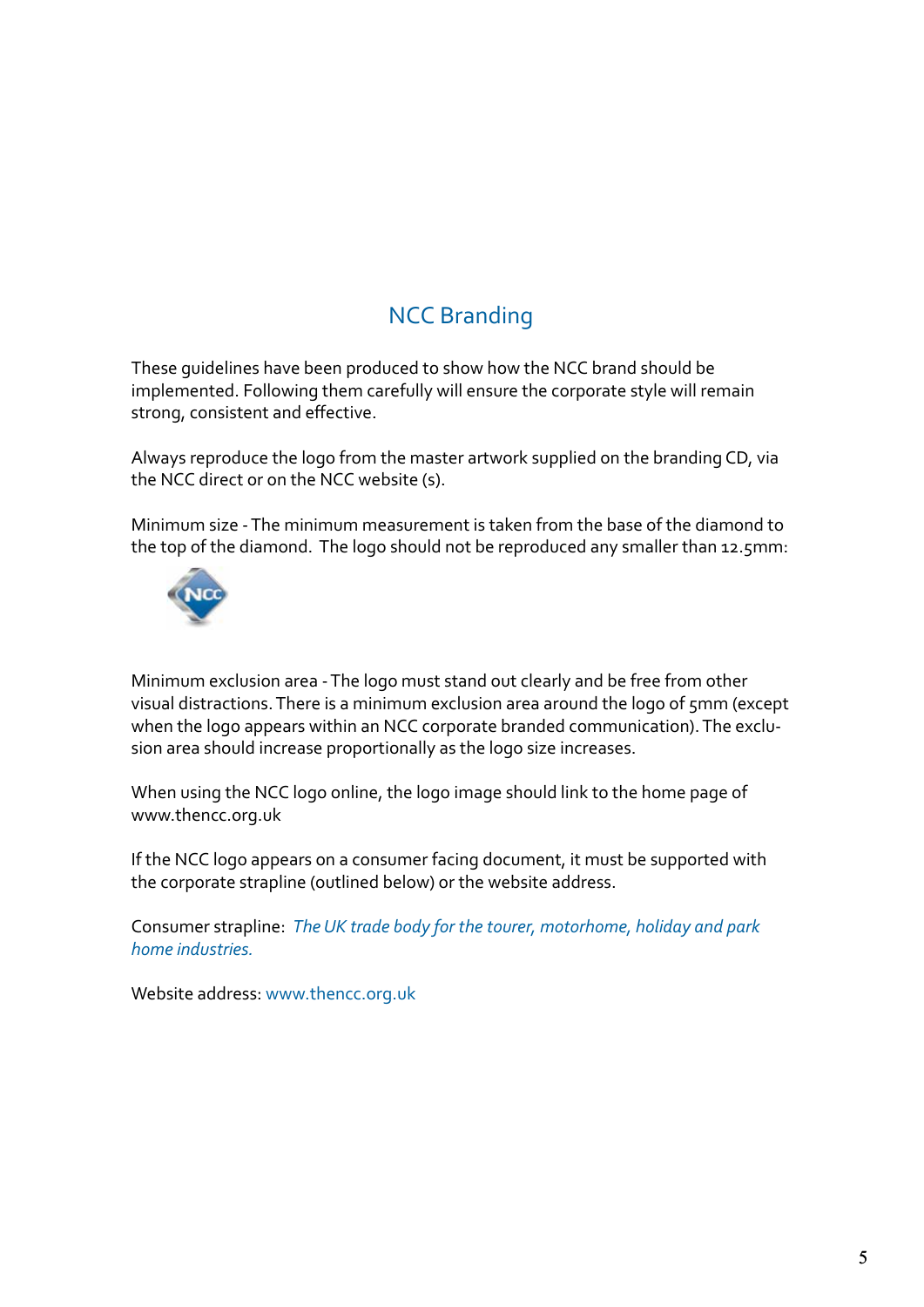### Logo variations & colours



NCC Logo CMYK Blue- C-100, M-52, Y-2, K-15

To be used on all 4 colour print processes. Shadow must be used on a white background only.



NCC Logo Pan7462c Black + Pantone 7462c Solid Coated

To be used on all 2 colour print processes. Shadow must be used on a white background only.



NCC Logo CMYK White Outline Blue- C-100, M-52, Y-2, K-15

To be used on all 4 colour print processes, where the logo is required on a coloured background. No shadow is required under the lozenge.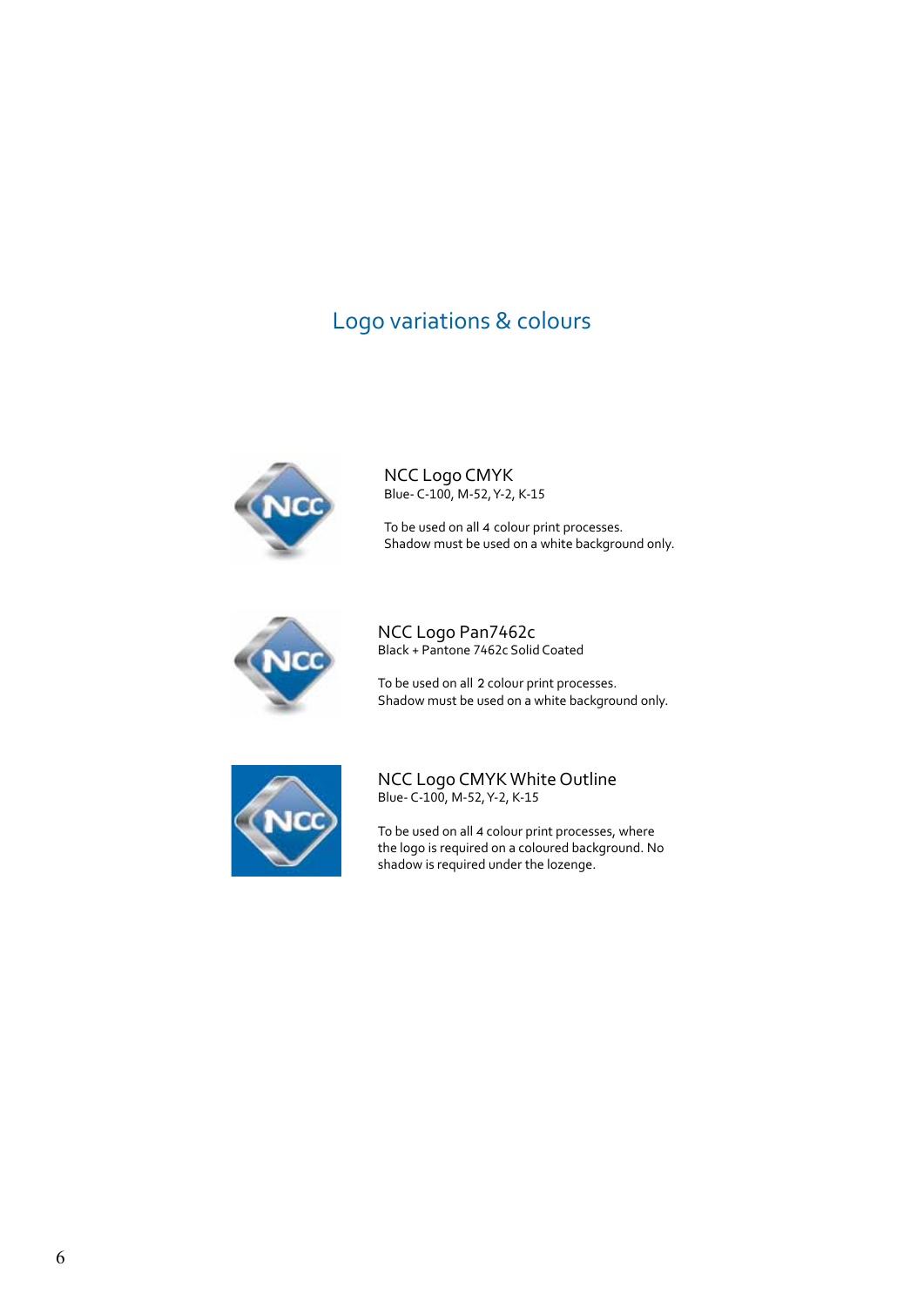### Logo variations and colours cont'd



NCC Logo Mono Black only

To be used on all 1 colour print processes, black and white documents. Used mainly for faxing, photocopying and black and white press ads.



#### NCC Logo Mono White Outline Black only

To be used on all 1 colour print processes, black and white documents, where the logo is required on a darker background. No shadow is required.



NCC Logo CMYK No Shadow Blue- C-100, M-52, Y-2, K-15

To be used when integrated into part of a graphic that does not lend itself to having the shadow. This is used on all NCC member signage.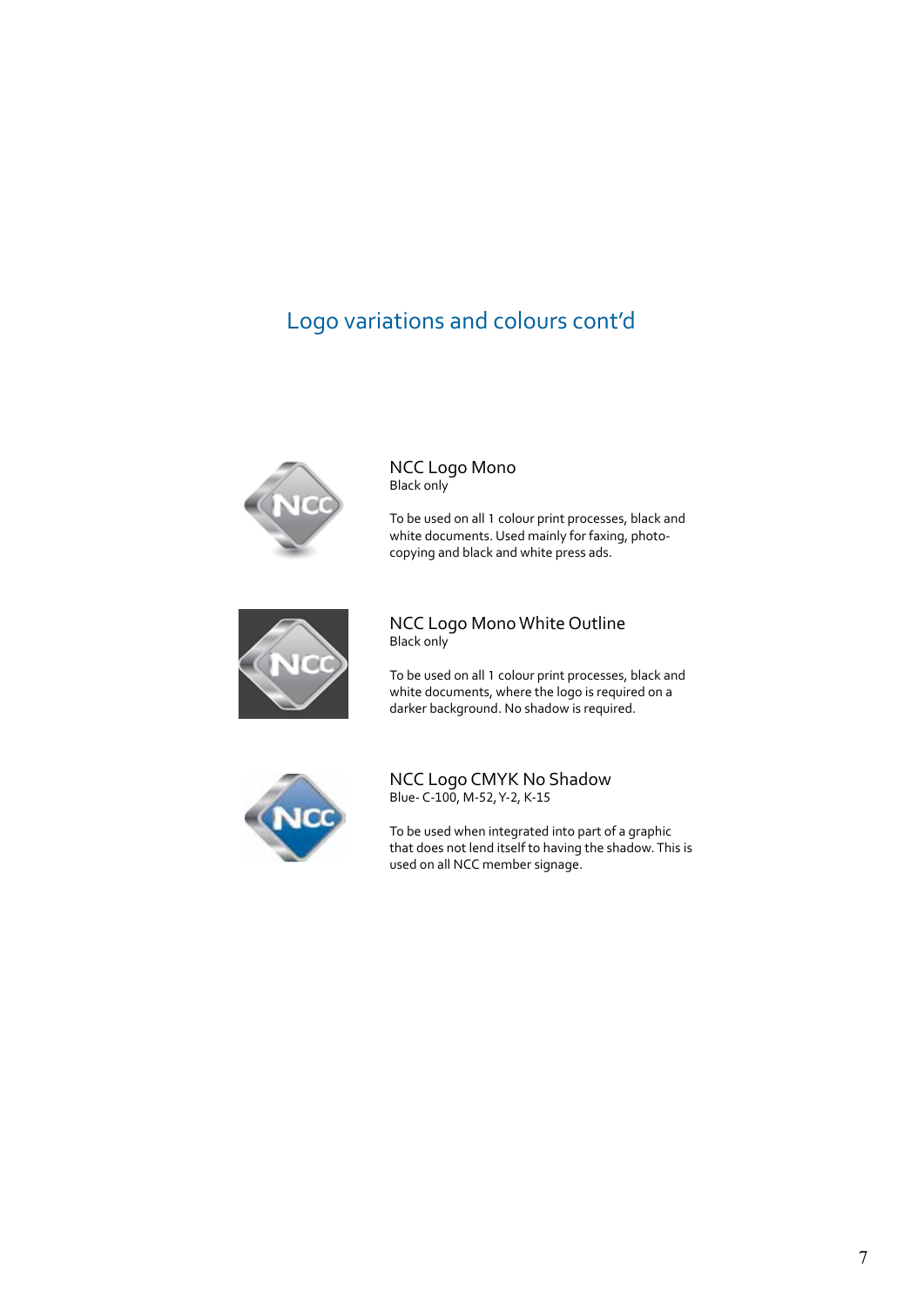### Corporate Fonts

#### Corbel

Corbel font is the type face used for any documentation created in a desktop publishing package that allows the use of 'open type'.

When using the Corbel font as highlighted above, any numerals used throughout the text must be selected from the font extension under 'lining numbers'. These are found in the glyph section of the font.

Corbel normal **Corbel bold** *Corbel italic* Numerics (from open type): 0123456789

#### Tw Cen MT

Tw Cen MT font family has been selected for all in-house and word processed documents, standard font size 12 where possible.

Tw Cen MT normal **Tw Cen MT bold** *Tw Cen MT italic* Numerics: 0123456789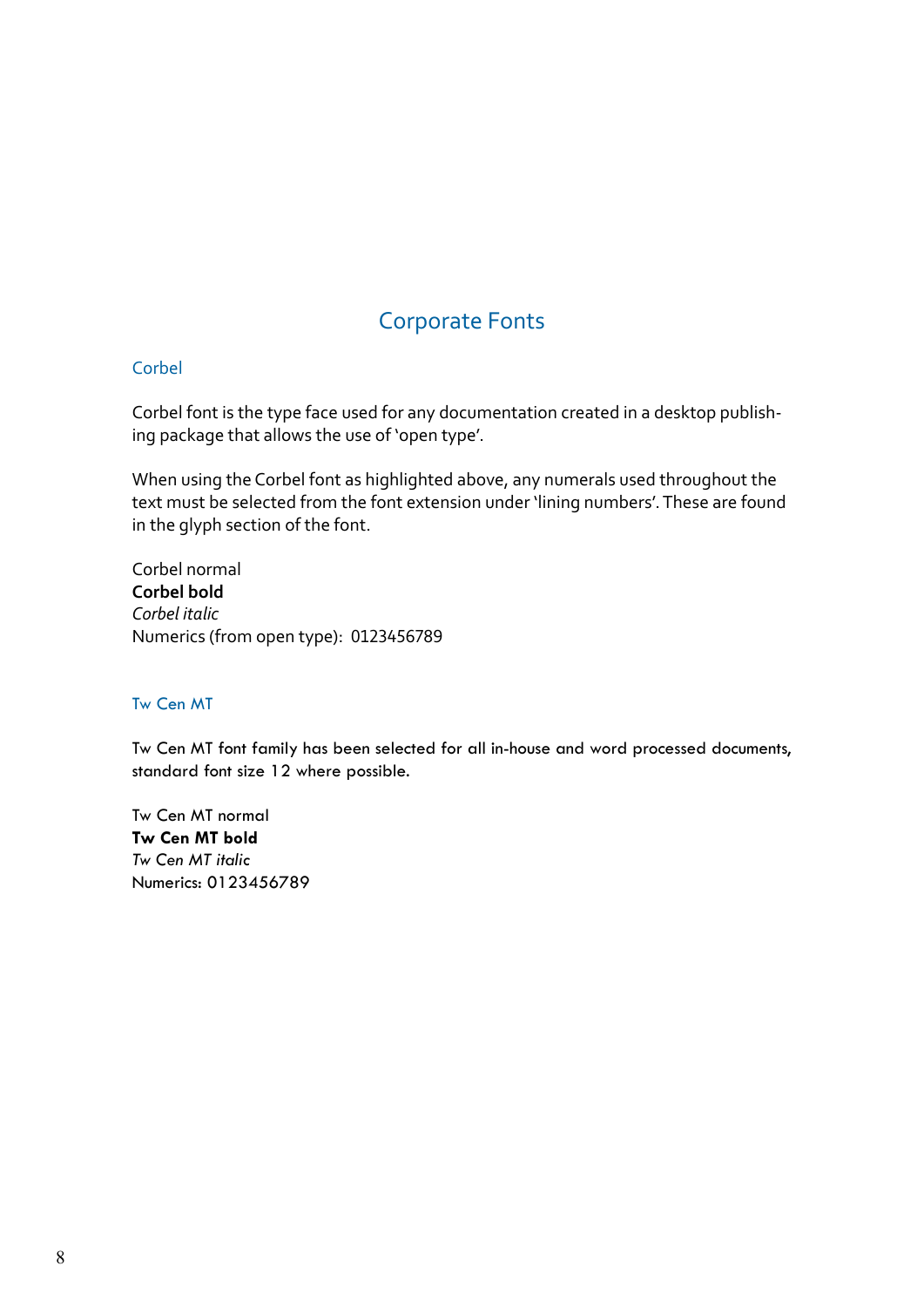### NCC Membership

As part of NCC membership we request that full members promote their membership through:

1) Displaying the NCC membership signage in a prominent position in their business premises

2) Displaying the NCC membership window sticker in a front window

3) Using the NCC logo on the website with a hyperlink back to the NCC website homepage www.thencc.org.uk

4) Using the NCC logo in all literature, letterhead and advertisements (hard copy and electronic) - also see usage permissions/restrictions on page  $\mu$ .

When using the NCC logo we ask that::

1) The logo is re-produced from the original artwork files

2) If the NCC logo appears on the same document as another companys' logo that they are separated by at least 15mm

3) If it is consumer facing, the NCC strapline or website address supports the logo.

Strapline: The NCC is the UK trade body for the tourer, motorhome, holiday and park home industries.

Website address: www.thencc.org.uk

When authorised to do so, as well as using the NCC branding, members may wish to publicise membership of the NCC by making written statements on their websites, in advertisements etc. Once a business has been authorised, permission is given for the following statement to be used in connection with membership:

[example] is a full member of the NCC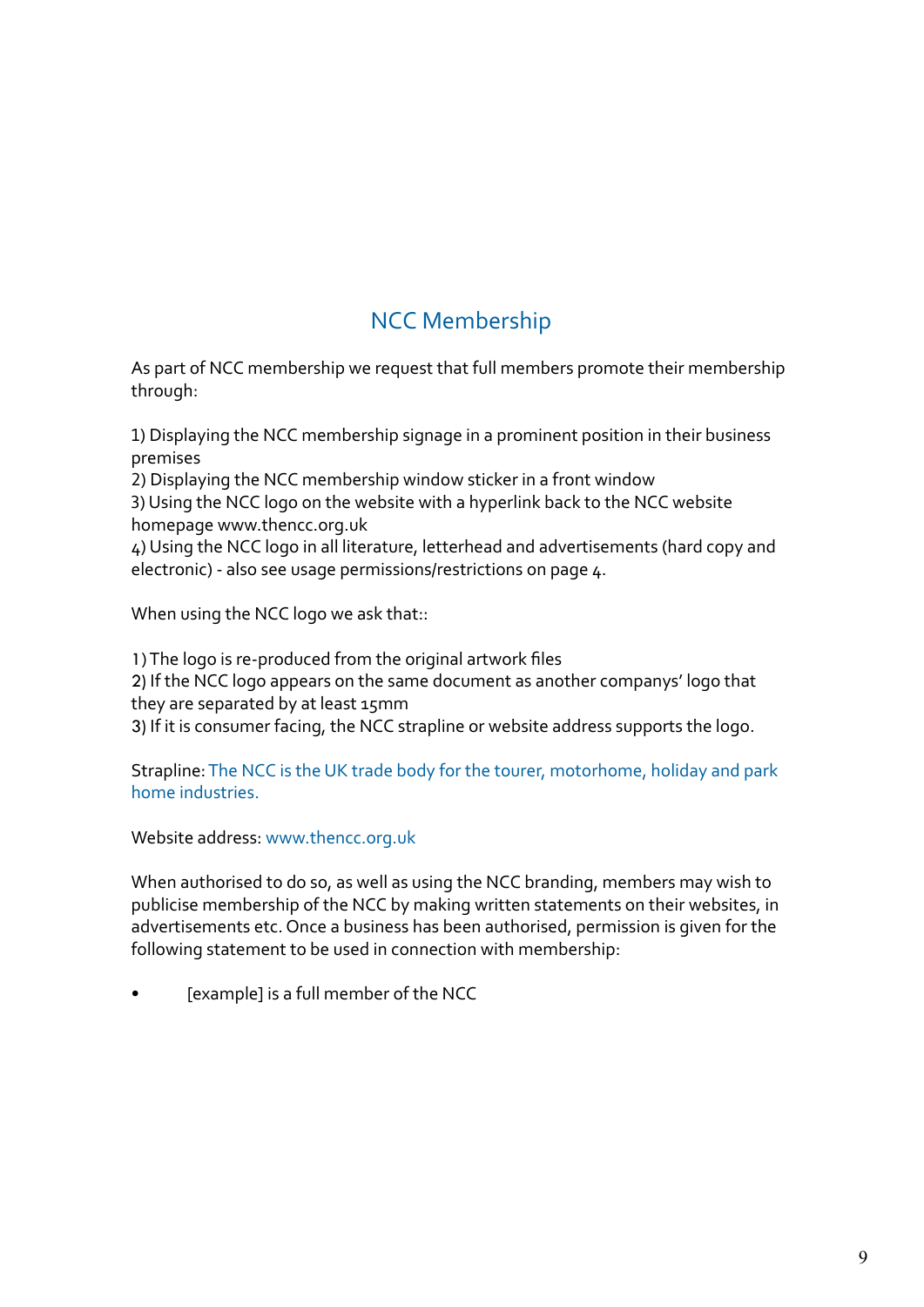# NCC Member Categories

The NCC membership is categorised into 5 areas as detailed below:

- NCC Member (includes Distributors, Providers, Suppliers & Services)
- NCC Holiday Park Member
- NCC Residential Park Member
- NCC Dealer Member
- NCC Manufacturer Member

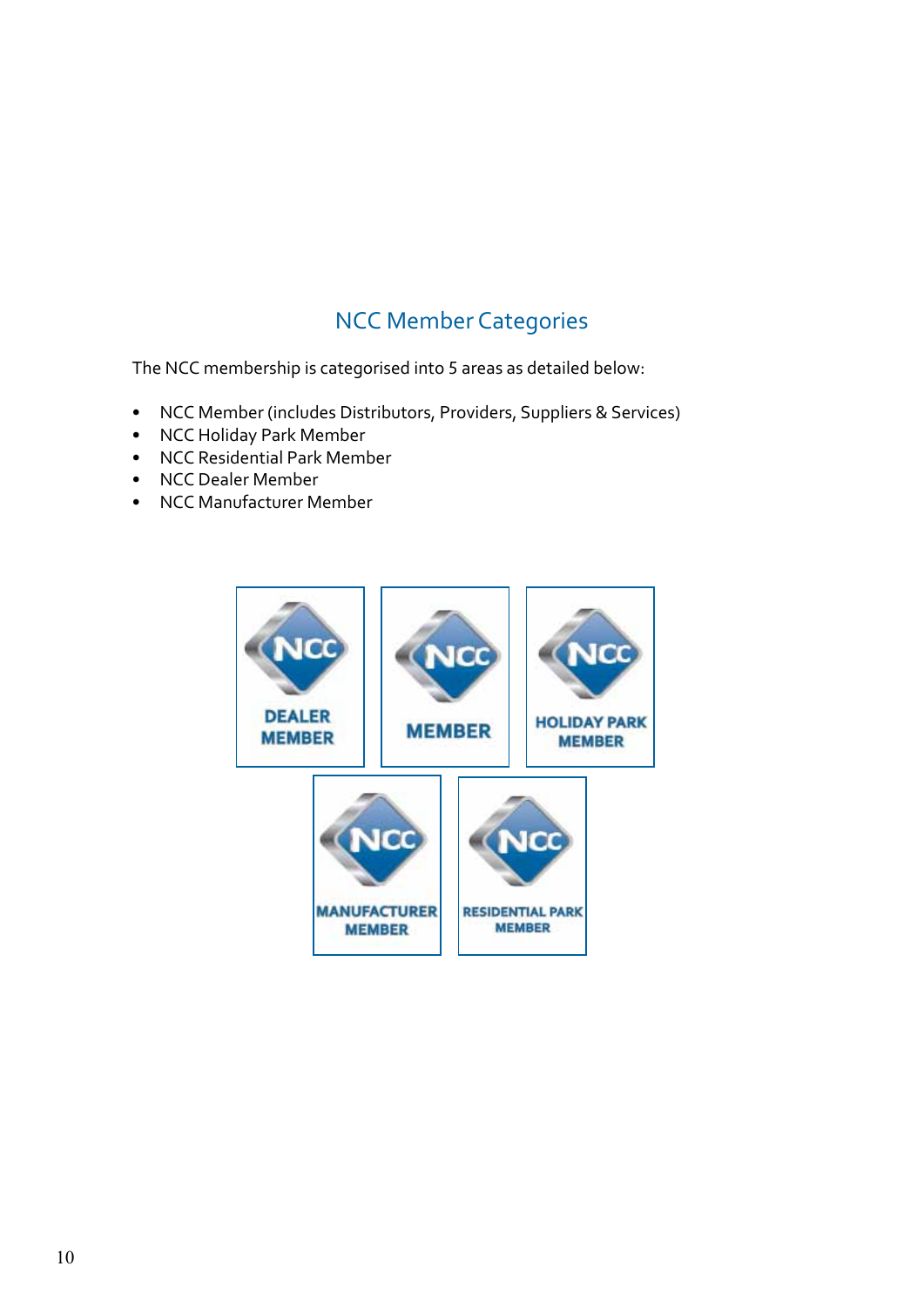# NCC Member Signage

Member signage is available in the form of an A5 window sticker and is included within the marketing pack once full membership status has been achieved.

Additional member signage is available for purchase. The sign is an A4 all weather float acrylic panel with four corner fastenings.

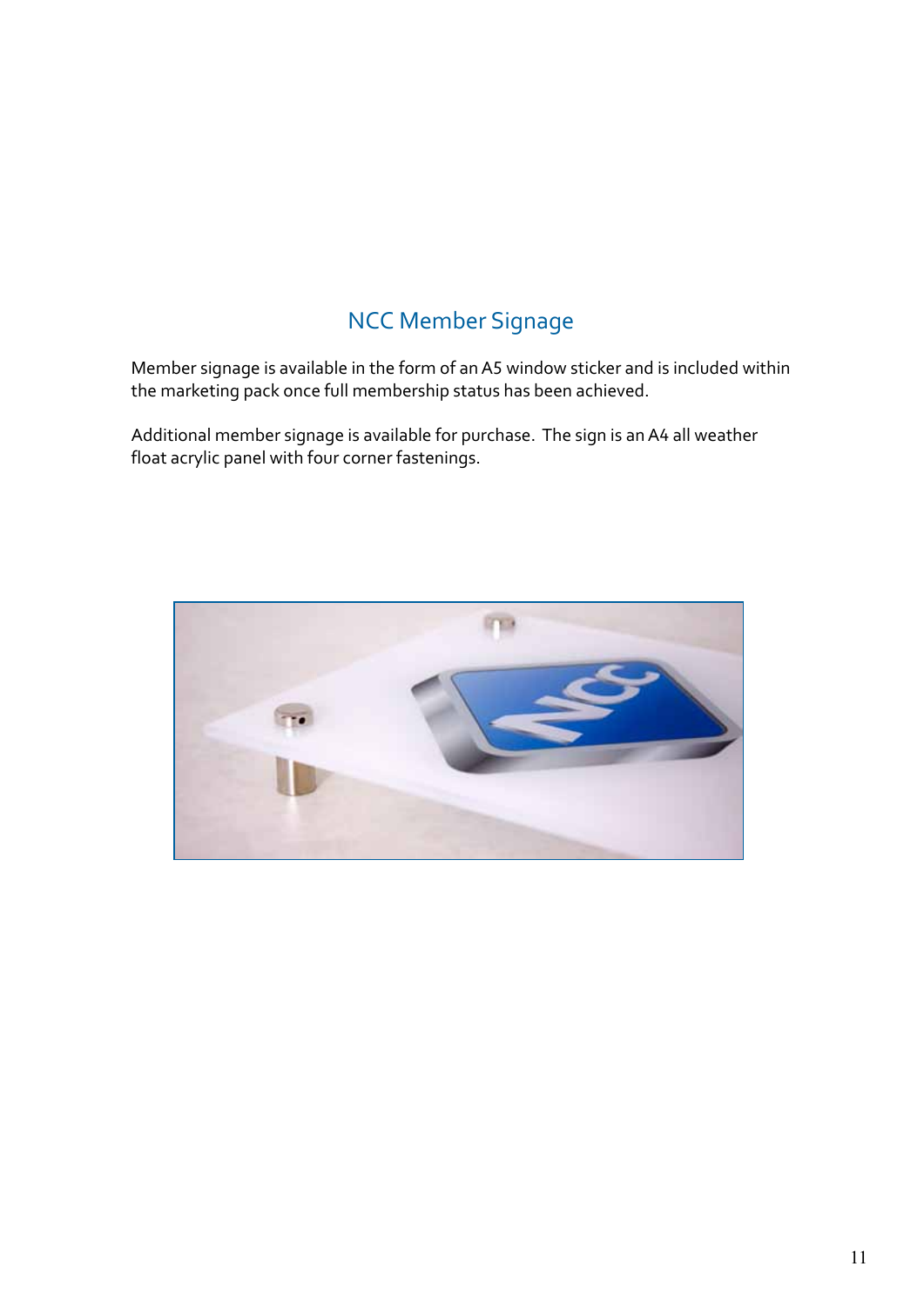### NCC Approved (Product Certification)



The NCC Approved logo is the visual acknowledgement to consumers that a leisure vehicle/home model has been inspected to meet all the requirements of UK legislation and European/British Standards.

Every approved tourer, motorhome and holiday home is licensed to carry a resin NCC 'badge of APPROVAL' which must be situated by the door.

These badges are supplied as standard as part of the NCC Approved (Product Certification) badge pack. The badges can only be used on approved models. Reproductions are not permissible.

The logo can be used in all forms of publicity and merchandising to reinforce manufacturers' claims of compliance with the applicable legislation and standards also see usage permissions/restrictions on page 4.

The branding must not be de-constructed and must be used in its entirety (as shown above) with the border and drop shadow.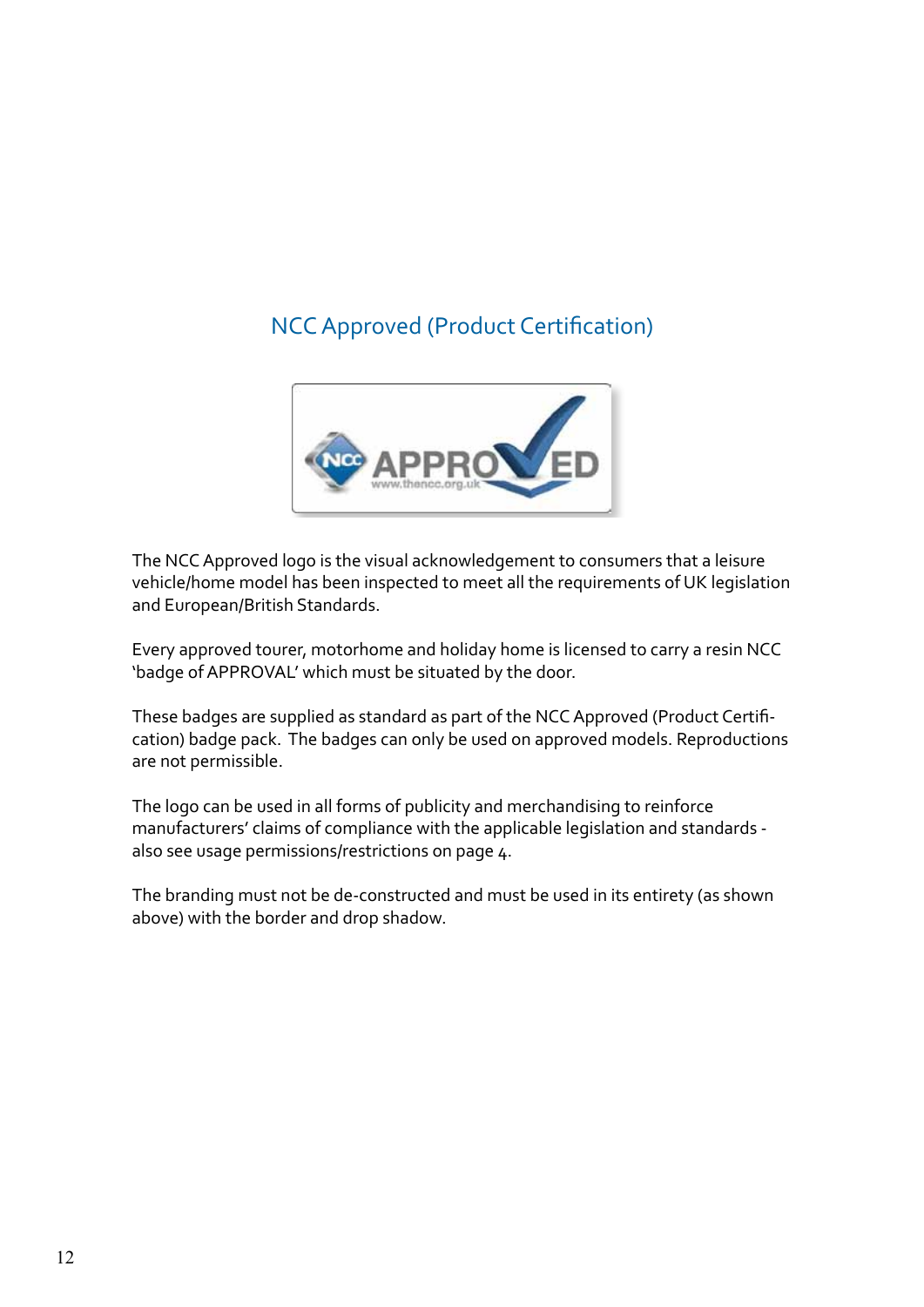# NCC Approved (Product Certification) cont'd

Always reproduce the logo from the master artwork supplied.

Minimum size - The minimum measurement is taken from the base of the badge to the top of the badge. The badge should not be reproduced any smaller than 30mm.

When using the logo on-line the image should link to http://www.thencc.org.uk/Our\_ Schemes/cert\_scheme.aspx

When authorised to do so, as well as using the NCC branding, members may wish to publicise membership of the NCC Approved scheme by making written statements on their websites, in advertisements etc. Once a business has been authorised, permission is given for the following statements to be used in connection with NCC Approved products:

#### **This model has been inspected by the NCC and meets all relevant UK legislation, European and British Standards and NCC Codes of Practice.**

Manufacturing members can regard the NCC as a business partner but not a regulator.

All badges and certificates supplied by the NCC are for the exclusive use of the company to which they were supplied and may only be used on approved models.

#### **Suspension and Termination**

Upon termination of the agreement with the NCC Approved (Product Certification) , the organisation shall immediately cease use of the NCC Approved logo and this shall include the removal of the NCC Approved logos displayed on websites, all publicity materials and product.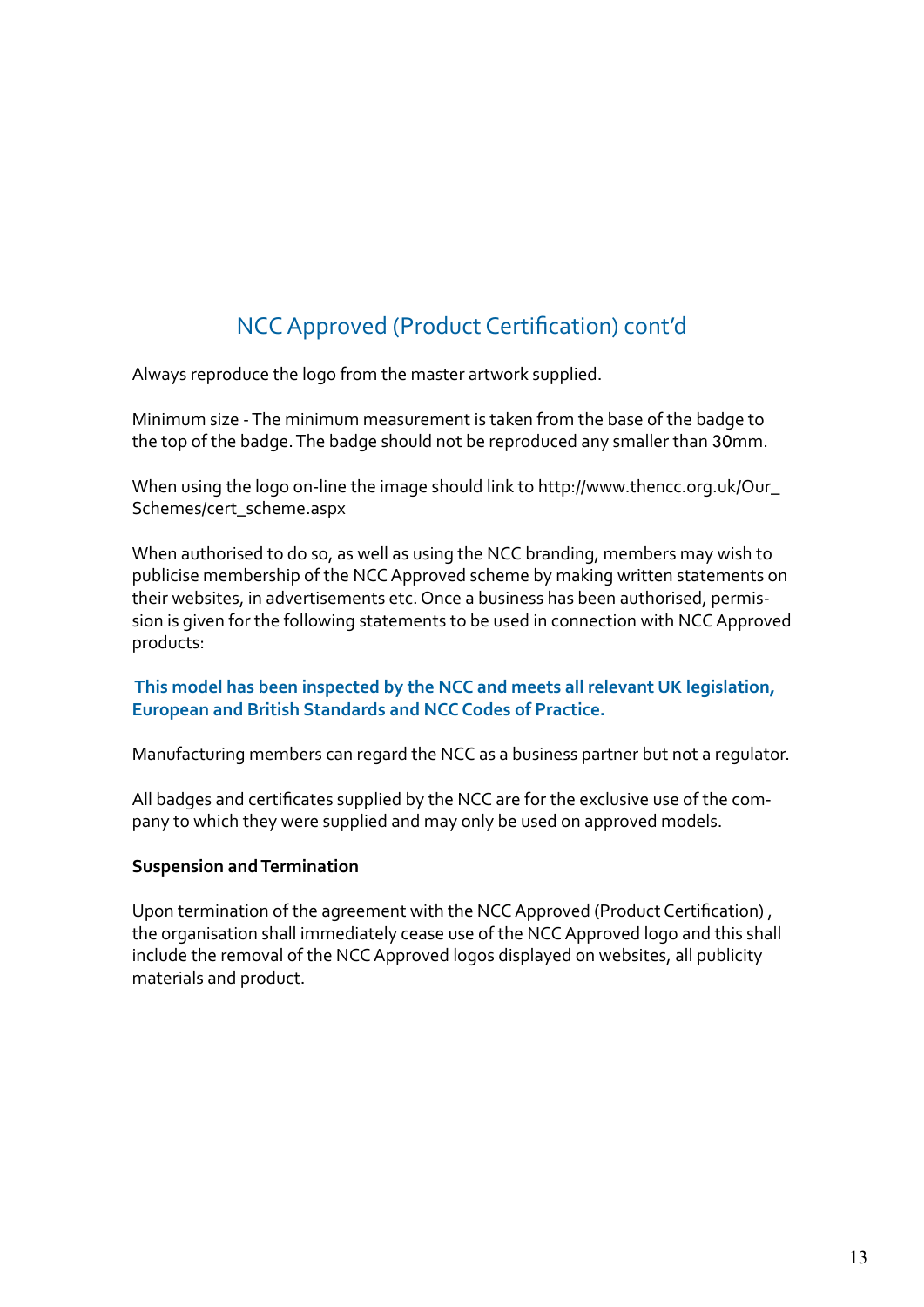### NCC Approved schemes (Codes of Practice)



Use of the NCC Approved scheme branding allows consumers to identify those members that have made a commitment to treat customers fairly, protect their interests and operate to the principles of best practice standards set out in the code.

The schemes are currently; Dealership (Tourer and/or Motorhome), Holiday Home Disbtributor and Holiday Park: Holiday Home Ownership.

Use of the NCC Approved scheme branding is confined solely to NCC Approved scheme members ie companies that have applied, been assessed and been approved by a scheme assessor.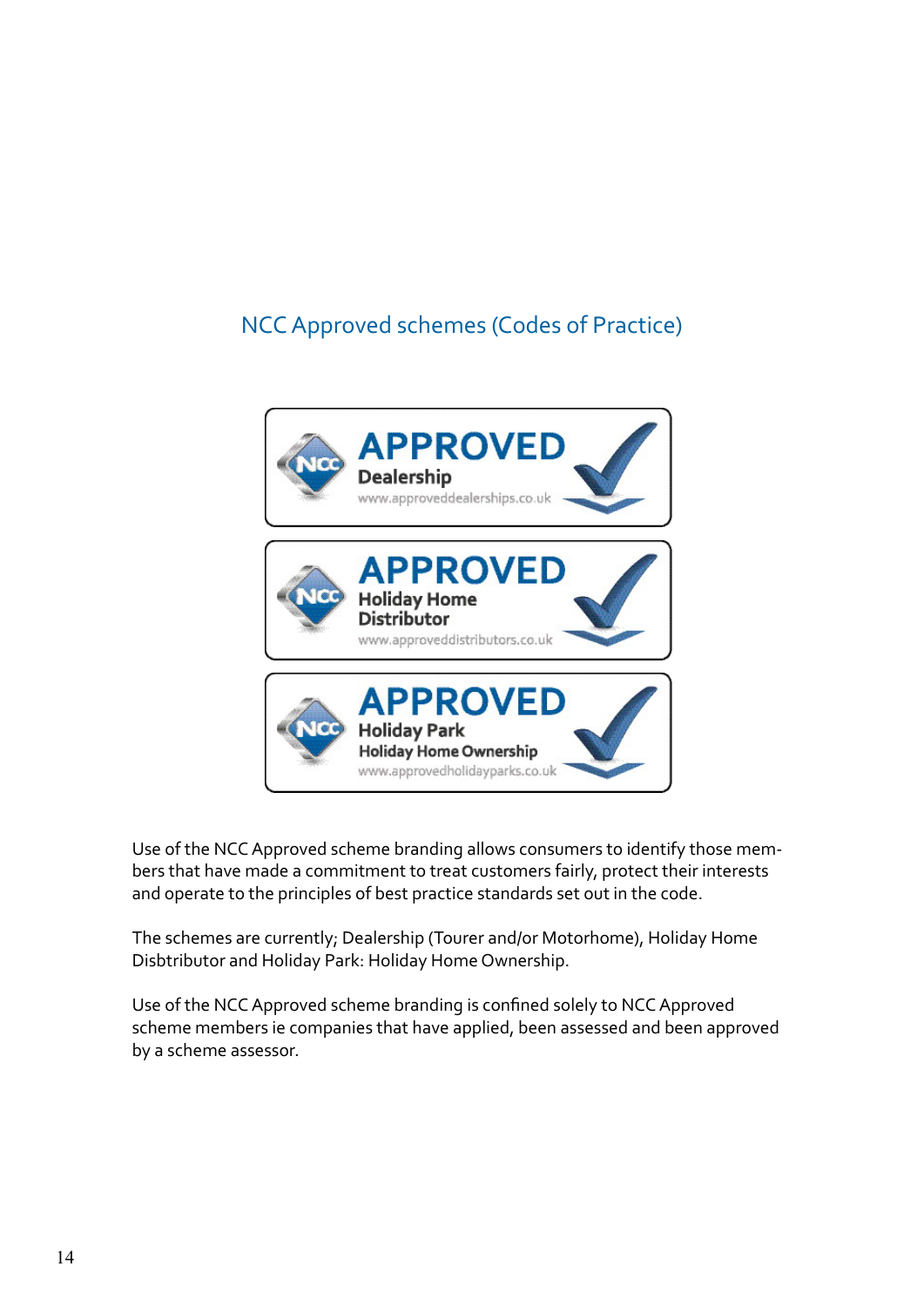### NCC Approved schemes (Codes of Practice) cont'd

The logo can be used in all forms of publicity and merchandising to promote the outlet's membership and adherence to the NCC Approved scheme - also see usage permissions/restrictions on page 4. The branding may be displayed only if the title or logo of the scheme member is also shown, with no more prominence than the title or logo and not more than once on each document.

The logo must always be reproduced from the master artwork supplied and must be used in its entirety with the border and drop shadow.

Minimum size - The minimum measurement is taken from the base of the badge to the top of the badge. The logo should not be repoduced any smaller than 30mm.

When using the artwork online, the logo image should link to: **http://www.nccapprovedschemes.co.uk**

The branding will not be used in any way that might mislead a member of the public about the status of the NCC member.

Building and vehicle signage are only available from the NCC. Reproductions are not permissible.

Branding supplied by the NCC may only be used by that company while they remain Approved under the scheme to which they have signed up to.

#### **Suspension and Termination**

Upon termination of the agreement with the NCC Approved Scheme (Codes of Practice), the organisation shall immediately cease use of the NCC Approved logo and this shall include the removal of the NCC Approved logos displayed on websites, all publicity materials and product.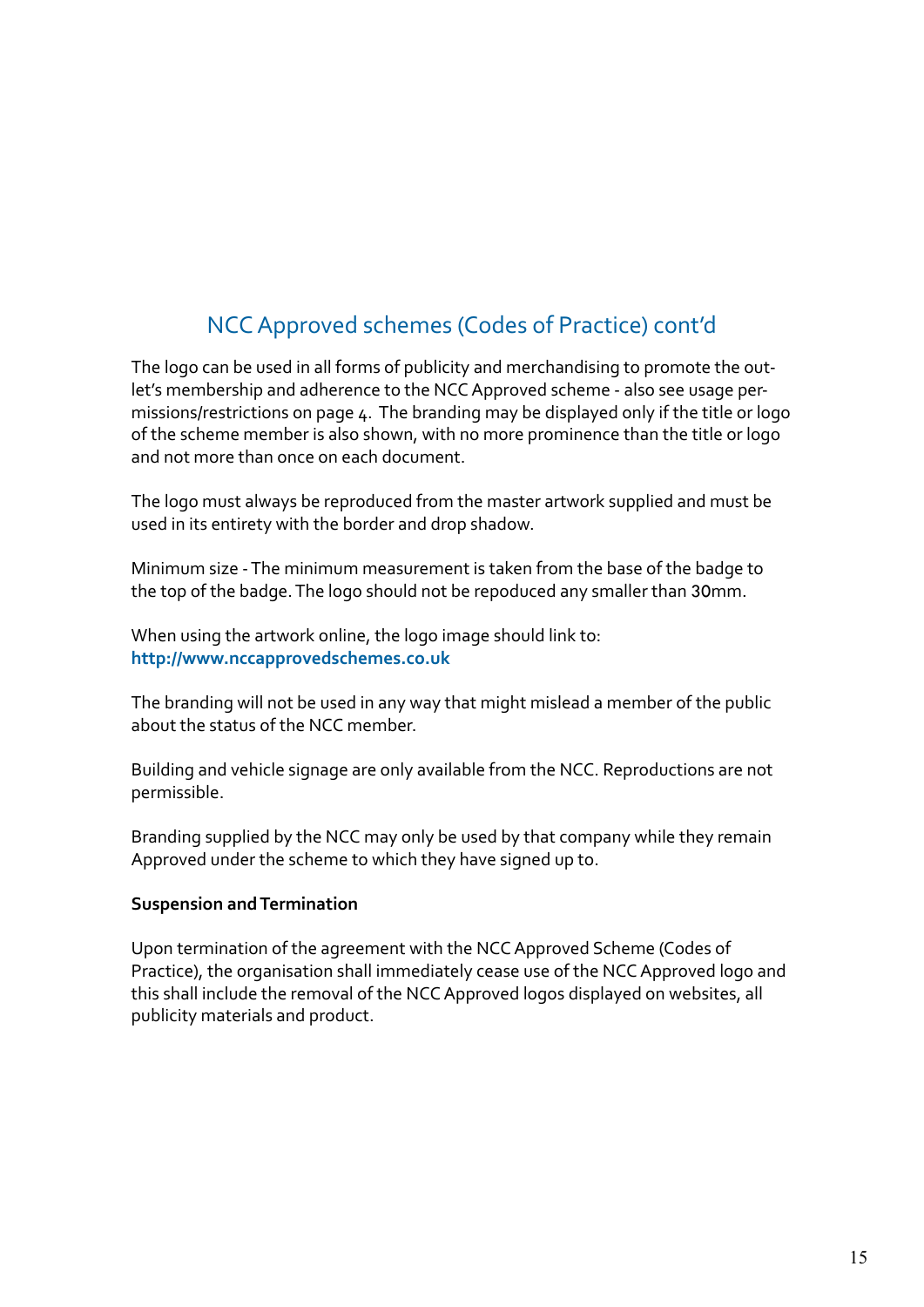# NCC Approved schemes (Codes of Practice) cont'd

#### **Promotional wording**

When authorised to do so, as well as using the NCC branding, members may wish to publicise membership of the NCC or its schemes by making written statements on their websites, in advertisements etc. Once a business has been authorised, permission is given for the following statements to be used in entirety, without shortening connection with membership:

NCC Approved Dealership scheme

- XYZ is an NCC Approved Dealership
- XYZ is a member of the NCC Approved Dealership scheme
- NCC Approved Dealership scheme member

#### NCC Distributor scheme

- XYZ is an NCC Approved Distributor
- XYZ is a member of the NCC Approved Distributor scheme
- NCC Approved Distributor scheme member

NCC Holiday Park - Holiday Home Ownership scheme

- XYZ is an NCC Approved Holiday Park Holiday Home Ownership scheme member
- XYZ is a member of the NCC Approved Holiday Park Holiday Home Owner ship scheme
- NCC Approved Holiday Park Holiday Home Ownership scheme member

Other statements should be avoided, particularly those that claim that the member is "fully Code or scheme compliant, complies with, has passed the assessment" or similar.

NB: a member that is applying for, or that has applied and been assessed (but not yet been Approved), may not make any such reference to the relevant Code or scheme until such time as they have been Approved.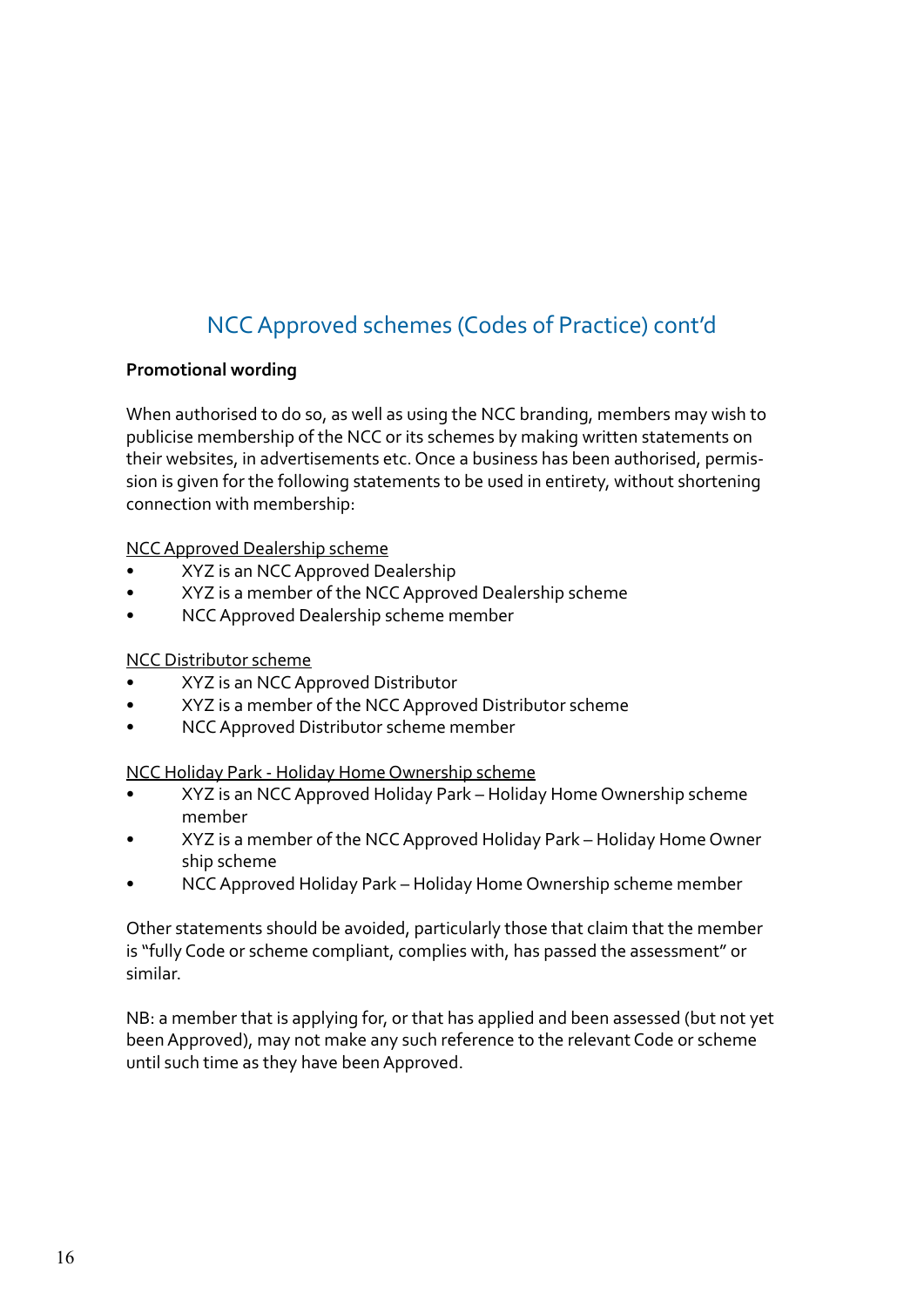### NCC Verified Scheme



The NCC Verified scheme is the collective name for two registers of verified products:

**Verified Components Scheme** is a register of industry related products that goes into making a finished tourer, motorhome, holiday home and parkhome i.e. hobs, heating/ ventilation, multi-media, smoke alarms.

**Verified Accessories Scheme** is a register of industry related products that is not a standard fixture or fitting in a tourer, motorhome, holiday home and park home e.g. fire extinguishers, wax/polishes, fire blankets.

NCC Verified Logo means the logo used by a member or non-member of the NCC, as part of the NCC Verified Scheme, to indicate that, based on a thorough review of third party test reports and/or certificates obtained from reputable/recognised test laboratiories, the NCC has deemed the product(s) as compliant with the applicable product standard(s).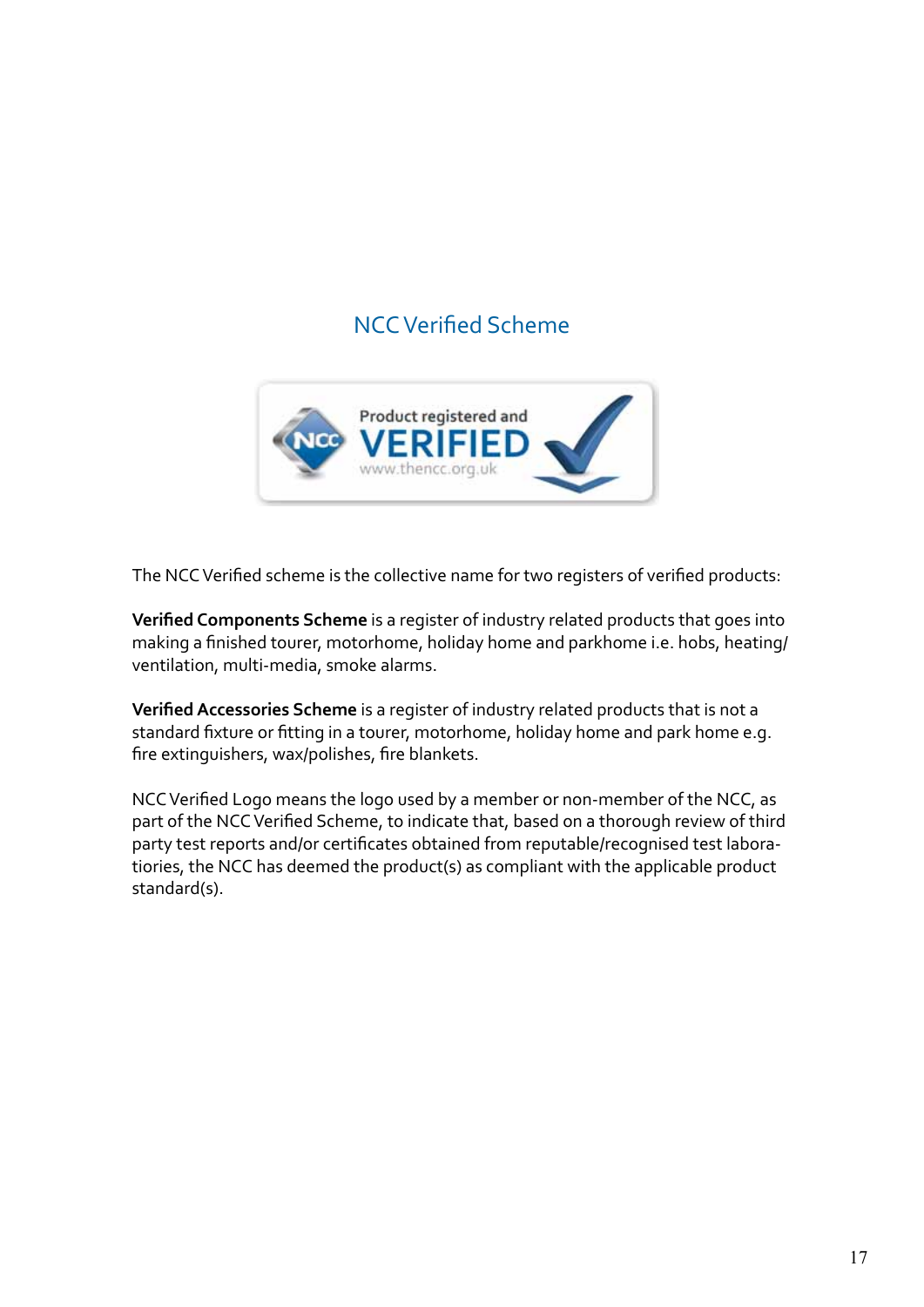# NCC Verified Scheme cont'd

- Only organisations who have received confirmation that their products have been accepted for inclusion into the register can use the NCC Verified logo on websites, brochures and product packaging. These are subject to the conditions set out in this document.
- The NCC Verified logo shall not be used in such a way as to suggest that ALL products supplied by an NCC member or non-member are verified, or in any other misleading manner.
- The NCC Verified logo shall not be used in any way that might mislead the reader about the status of a component or accessory.
- Any use of the NCC Verified logo that might contravene the conditions laid down in this document shall be referred to the NCC Marketing Manager.
- The NCC Verified logo shall not be used in such a way as to imply that the NCC accepts responsibility for the third party approval of a component or accessory.
- Use of the NCC Verified logo does not infer or imply membership of the NCC.

#### **Publicity Materials**

Suppliers of NCC Verified product are entitled to incorporate the NCC Verified logo on packaging and in publicity material that refers only to the verified components and accessories they supply, provided that the conditions relating to its reproduction contained in this document are met.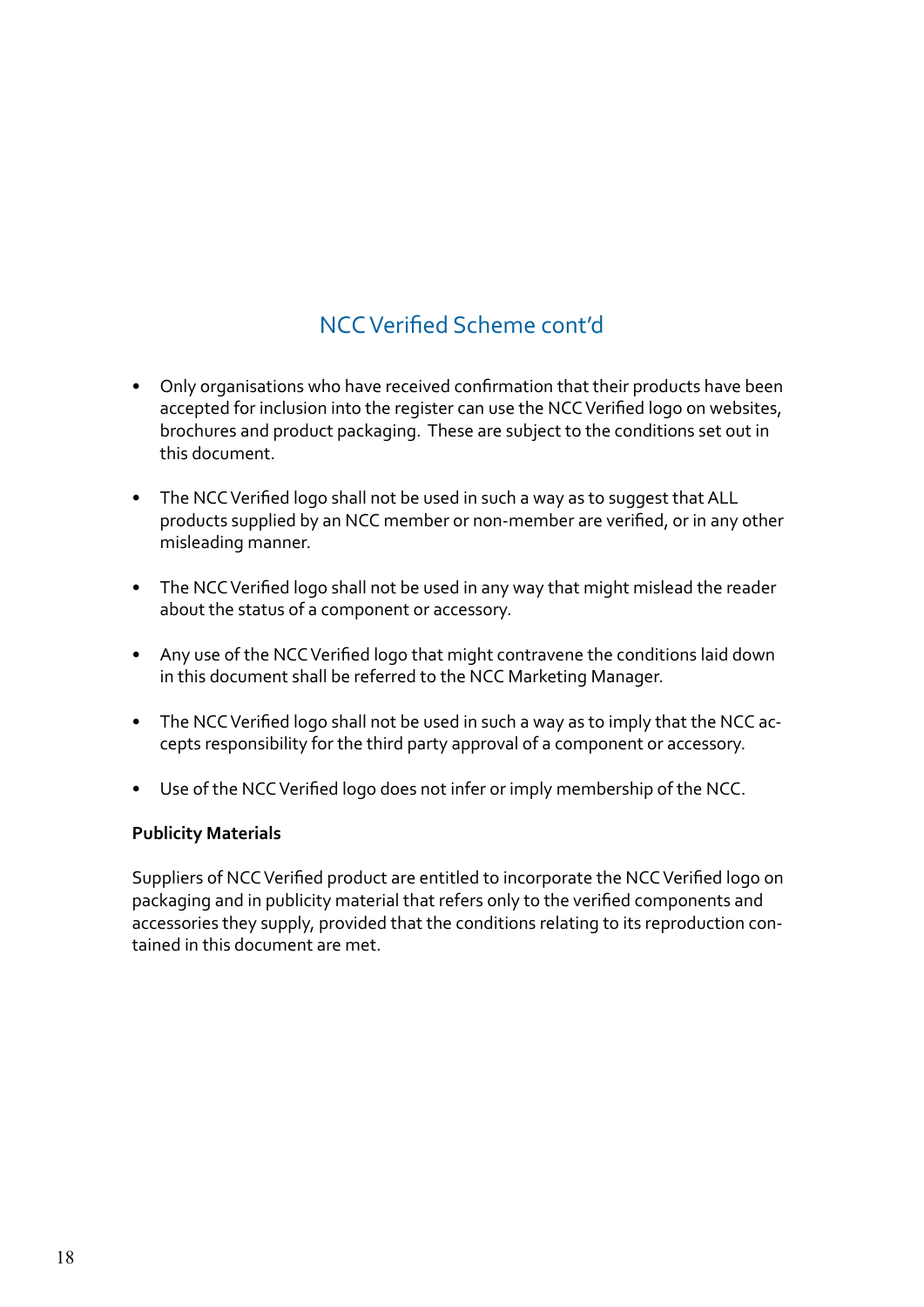### NCC Verified Scheme cont'd

#### **Form and display of the NCC Verified logo**

Always reproduce the logo from the master artwork supplied and ensure degradation and/or distortion of the NCC Verified logo graphic is avoided.

Minimum size - The NCC Verified logo should not be reproduced any smaller than 20mm in height. Any enlargement shall retain the original proportions.

Irrespective of the height of reproduction, the NCC Verified logo must, in the opinion of the NCC Marketing Manager, be legible. The logo must always be reproduced from the master artwork supplied and must be used in its entirety with the border and drop shadow.

#### **Suspension and Termination**

Upon termination of the agreement with the NCC Verified Scheme, the organisation shall immediately cease use of the NCC Verified logo and this shall include the removal of the NCC Verified logos displayed on websites, all publicity materials and packaging.